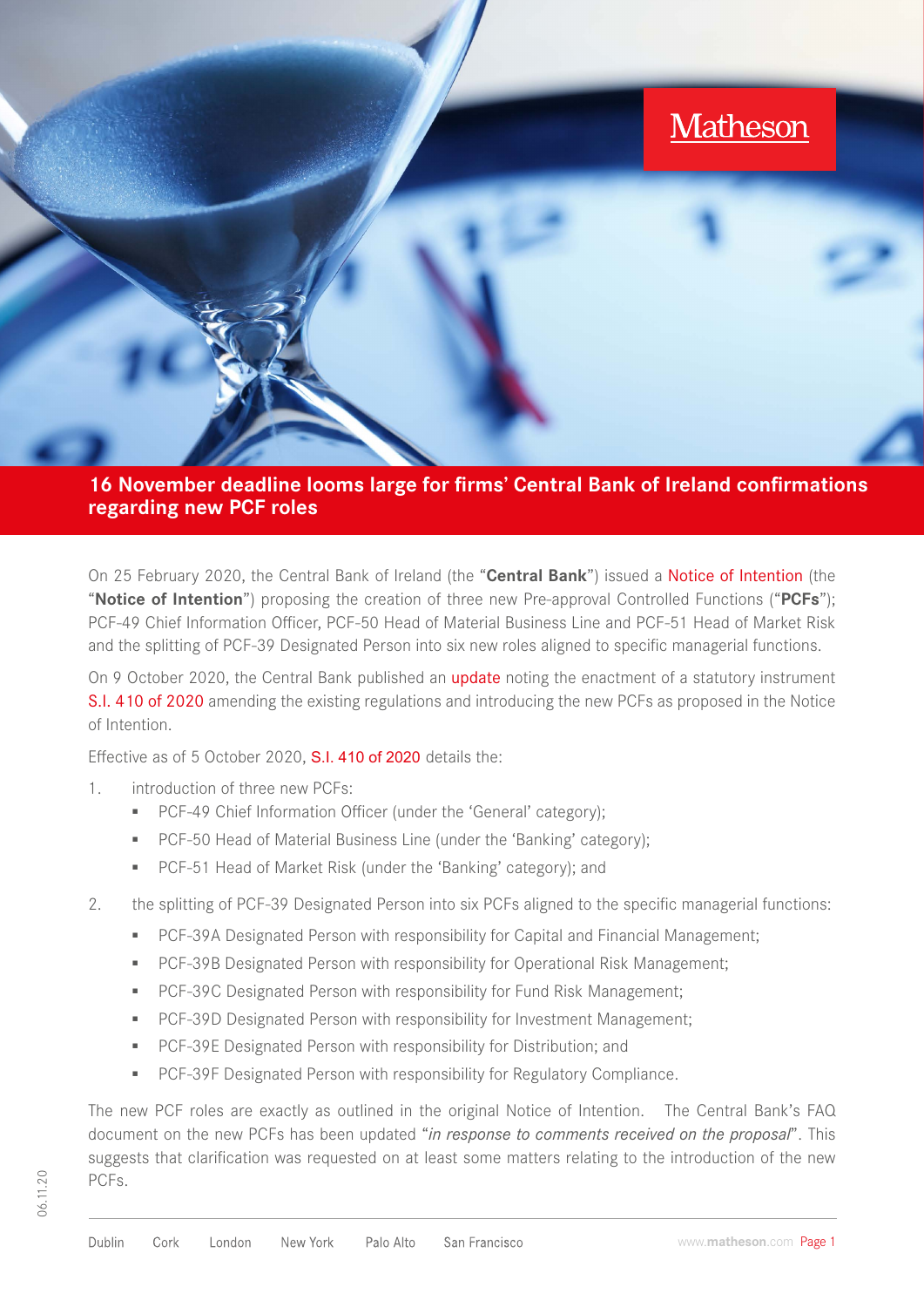Firms will be required to complete an assessment of in situ individuals and write to the Central Bank by 16 November 2020 confirming they meet the Fitness and Probity Standards. Further detail is set out below.

The new PCF39 roles are relevant to the investment fund industry only so our analysis below covers PCFs 49 - 51 only.

# PCF – 49: Chief Information Officer

The creation of PCF49 - Chief Information Officer is in response to the increased role which information technology ("**IT**") is playing in financial services firms and the associated exposure to IT related risks. The Chief Information Officer role will typically apply to the most senior individual in the firm with responsibility for IT matters who is likely, by virtue of their role, to exercise a significant influence on the conduct of the affairs of the firm.

# Who does the role apply to?

While not limited to the following circumstances, the Central Bank has noted its expectation that the Chief Information Officer role would likely apply where:

■ the firm has a PRISM impact rating of High or Medium High:

or

**▪** IT is a key enabler or core element of the firm's business model.

The Central Bank, in its FAQ document, has clarified that the criterion '*Information Technology is a key enabler or core element of the firm's business model'* is not intended to refer to all firms solely based on the use of technology within the firm. The role is only applicable where the size, nature and complexity of the firm warrants such a role and where failure of the firm's IT system would have an adverse effect on one or more of the following:

- the provision of critical services to their customer base, taking into consideration potential customer detriment it may cause;
- **▪** the ability of the firm to meet its regulatory obligations; or
- **▪** the overall stability of the financial system in Ireland.

# Next Steps

The Central Bank's FAQ document clarifies that firms are not **required** to create the role of Chief Information Officer where the role did not exist within the firm prior to the implementation of the amending regulations and the size or complexity of a firm's business does not warrant the creation of such a role. Firms are required, however, to review the IT function to determine whether it would meet the substance of the Chief Information Officer role. For some firms the nature, scale and complexity of their business will mean that it would be advisable to consider the appointment of a CIO even where one does not exist at present.

The review of the IT function should take account of the following:

- the size and complexity of the firm's operations;
- the nature of the firm's activity; and
- the types of services provided and the corresponding ICT and security risks related to its processes and services.

It is worth noting that it is the function rather than the job title of the individual performing that function that determines which PCF category, if any, it falls under.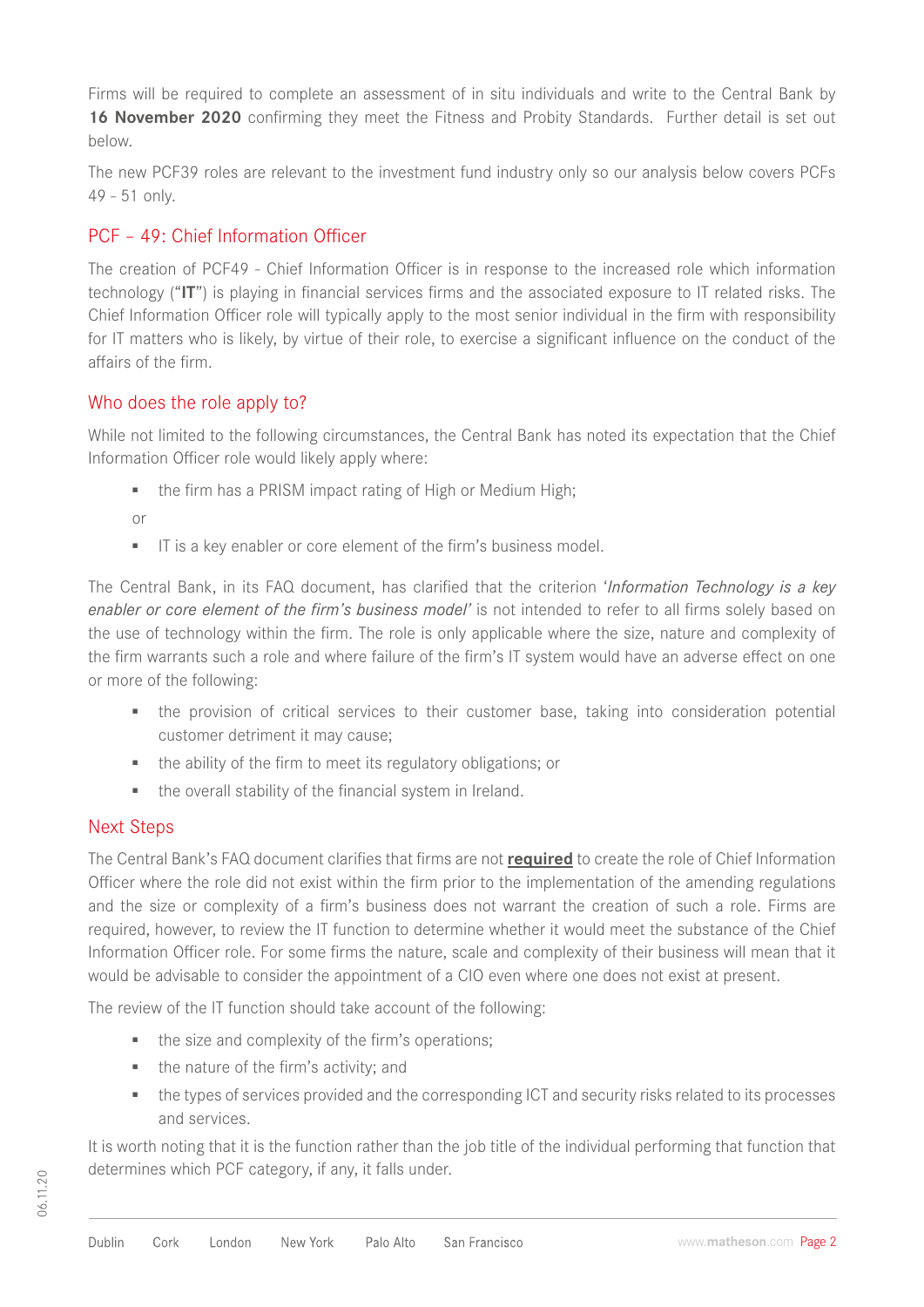Individuals in situ on 5 October in the role of Chief Information Officer will not be required to seek the approval of the Central Bank to continue to perform this role. However, firms must review their assessment under Section 21 of the 2010 Act in respect of the individual in situ and submit confirmation of completion of such an assessment to the Central Bank by **16 November 2020**. Should the individual in the role change after 5 October 2020, however, the new individual will be required to seek the Central Bank's prior approval by means of a new Individual Questionnaire.

### PCF50 - Head of Material Business Line

The Central Bank has indicated that PCF 50 - Head of Material Business Line is being introduced in light of the changing landscape of the banking sector in Ireland.

#### Who does the role apply to?

This role is expected to be held by a senior individual within a credit institution, typically with a direct reporting line to the CEO and who has responsibility for management of a material business line which would be considered capable of having an impact on the safety and soundness of the credit institution due to the commercial or strategic importance of that business line.

A Material Business Line is described by the Central Bank as being one which satisfies either of the following:

- has gross total assets equal to or in excess of €10 billion; or
- accounts for 10% or more of the credit institutions gross revenue<sup>1</sup><sup>2</sup>.

#### Next Steps

Credit Institutions are not required to create the role of Head of Material Business Line where the role did not exist within the firm prior to the implementation of the Amending Regulations and the firm does not meet the criteria of material business line as outlined by the Central Bank. Relevant firms are required, however, to review their functions and determine whether any functions would meet the PCF role as listed in the Amending Regulations.

Individuals in situ on 5 October in the roles of Head of Material Business Line will not be required to seek the approval of the Central Bank to continue to perform this role, however, firms must review their assessment under Section 21 of the 2010 Act in respect of the individual in situ and submit confirmation via an "in situ notification" of completion of such an assessment to the Central Bank by **16 November 2020**. In addition, individuals who are already pre-approved as PCF 17 - Head of Retail Sales or PCF 21 - Head of Treasury will not be required to also seek pre-approval as a Head of Material Business Line. Should the individual in the role change after 5 October 2020, however, the new individual will be required to seek the Central Bank's prior approval by means of a new Individual Questionnaire.

# PCF 51- Head of Market Risk

The Central Bank has decided to introduce PCF 50 - Head of Market Risk in response to the increasing materiality of market risk at some regulated credit institutions. This role will only apply where a credit institution meets the criteria of material risk as set out by the Central Bank.

<sup>1</sup> Due to the absence of information contained within quarterly regulatory returns regarding financials by business line, determination about whether the qualifying criteria have been met will be made on the basis of a credit institution's annual financial statements or other relevant Board approved documents that are formally submitted to the Central Bank.

<sup>2</sup> If the firm meets the qualifying criteria at the time that an individual is being considered for appointment to the role of Head of Material Business Line, once an individual has been approved and is performing the role that individual remains in place until such time as they leave their role, even if there are fluctuations in the quantitative criteria post approval.